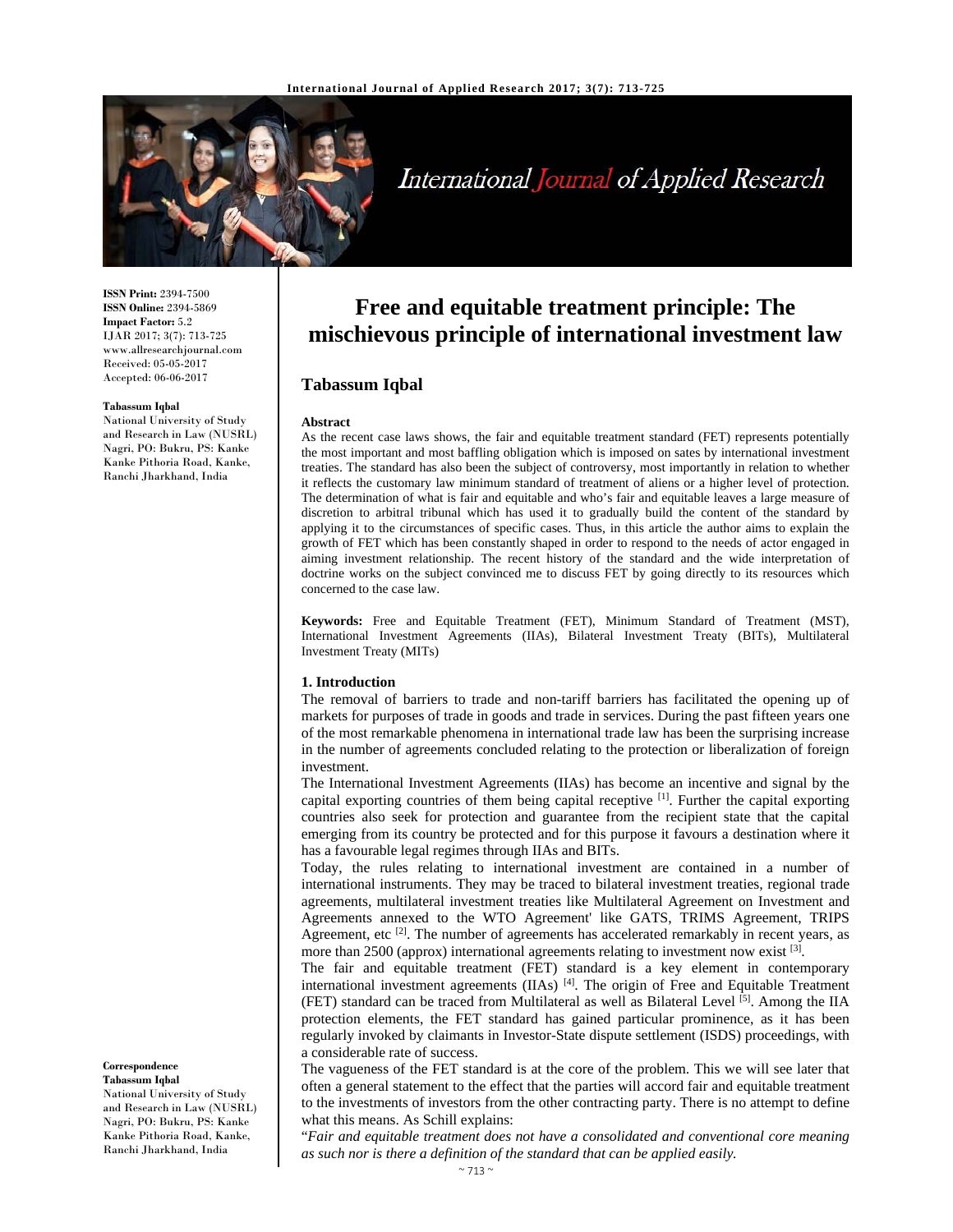*So far it is only settled that fair and equitable treatment constitutes a standard that is independent from national legal order and is not limited to restricting bad faith conduct of host States. Apart from this very minimal concept, however, its exact normative content is contested, hardly substantiated by State practice, and impossible to narrow down by traditional means of interpretative syllogism.*" (Schill, 2009, p 263).

The issue before the investors in the arena of uncertainty is to put forth a clear picture of what constitutes to be breaching of FET Principle or in another way around what is the violation of IIA principles. The author in this paper seeks to review the status of FET obligation from Customary International Law to the IIAs to the arbitral Interpretation. The vagueness of FET is an established hypothesis. However, the researcher here tends to analyse as to why the FET principle is so much prevalent in every IIAs despite of its unsatisfactory result. In order to come with a conclusion the researcher with its limitations proceeds in following way. So, I begin my work where all lawyers are meant to start, that is from the question of legal basis.

The impression that states must conform to a broad international standard of treatment in their dealings with foreign investors is usually found to publicists writing in the early 1900s. Noteworthy among these authors are Eagleton [6], Borchard <sup>[7]</sup>, Freeman <sup>[8]</sup>, Root <sup>[9]</sup>, and Roth <sup>[10]</sup>, whose works are most frequently cited. The principle of "fair and equitable treatment" is both a common concept found in many trade-related treaties and an equally misunderstood term that has plagued academics, governments and investors [11]. It is one of the commonly used standard by claimants in investment arbitrations and therefore worthy of further review. However, the objective nature of the standard means there is no exact definition of fair and equitable treatment and judicial practice continues to shape the content of the standard.

#### **1.1 History**

The concept of fair and equitable treatment is not new but has appeared in international documents from long time. Some of these documents have remained drafts; others are non-binding documents; yet others have entered into force as multilateral or bilateral treaties [12].

The introduction of FET standard under international agreements does not consider its appearance in case laws. However, the origin of the clause seems date back to the treaty practice of the United States in the period of treaties on friendship, commerce and navigation (FCN) [13]. The first reference to FET in control version frame work goes back to 1948, Havana Charter for an International Trade Organisation. Its Article 11(2) contemplated that foreign investments should be assured "just and equitable treatment"<sup>[14]</sup>.

The Abs-Shawcross Draft Convention on Investment Abroad of 1959 [15] contained the following Article I: "Each Party shall at all times ensure fair and equitable treatment to the property of the nationals of the other Parties. Such property shall be accorded the most constant protection and security within the territories of the other Parties and the management, use, and enjoyment thereof shall not in any way be impaired by unreasonable or discriminatory measures."

The Draft Convention on the Protection of Foreign Property developed by the Organisation for Economic Co-operation

and Development (OECD) in 1967 [16] contained a provision in its Article 1, entitled "Treatment of Foreign Property", that contained similar language as that of the Abs-Shawcross draft  $[17]$ : "(a) Each Party shall at all times ensure fair and equitable treatment to the property of the nationals of the otter Parties. It shall accord within its territory the most constant protection and security to such property and shall not in any way impair the management, maintenance, use, enjoyment or disposal thereof by unreasonable or discriminatory measures."

Also, the draft for a United Nations Code of Conduct on Transnational Corporations in its 1983 version provided that transnational corporations should receive fair and equitable treatment [18]. The Guidelines on the Treatment of Foreign Direct Investment, adopted by the Development Committee of the Board of Governors of the International Monetary Fund and the World Bank in 1992, in their Section in dealing with "Treatment", provide for fair and equitable treatment linked to the other standards provided by the Guidelines: "2. Each State will extend to investments established in its territory by nationals of any other State fair and equitable treatment according to the standards recommended in these Guidelines [19]."

The OECD Draft Negotiating Text for a Multilateral Agreement on Investment of 1998 provided for fair and equitable treatment together with the standard of constant protection and security. At the same time, international law was preserved as a residual standard: 1.1. Each Contracting Party shall accord to investments in its territory of investors of another Contracting Party fair and equitable treatment and full and constant protection and security. In no case shall a Contracting Party accord treatment less favourable than that required by international law [20].

The principle of fair and equitable treatment has also set up entry into a number of multilateral treaties in force. For instance, the Convention Establishing the Multilateral Investment Agency of 1985 (the MIGA Convention) requires the availability of fair and equitable treatment as a precondition for extending insurance cover. For example Article 12 dealing with "Eligible Investments" provides in part: "(d) in guaranteeing an investment, the Agency shall satisfy itself as to: (iv) the investment conditions in the host country, including the availability of fair and equitable treatment and legal protection for the investment."

The concept of FET has also crept into a number of multilateral treaties currently in force. For instance, the Convention Establishing the Multilateral Investment Agency of 1985 (the MIGA Convention)<sup>[21]</sup>, the North American Free Trade Agreement (NAFTA) of 1992<sup>[22]</sup> and the Energy Charter Treaty of  $1994$   $[23]$  requires the availability of fair and equitable treatment as a precondition for extending insurance cover.

With the advent of bilateral investment treaties (BITs), the requirement of fair and equitable treatment became a regular feature. The vast majority of BITs currently in force contain this standard. These BIT provisions, although nearly all of them seem to use the formula "fair and equitable treatment", are not uniform. In particular, there are variations as to the linkage of this standard to customary international law <sup>[24]</sup>.

The recently concluded new generation agreements, the Free Trade Agreements between the United States and Australia [25], Central America (CAFTA)<sup>[26]</sup>, Chile<sup>[27]</sup>, Morocco<sup>[28]</sup>, and Singapore [29], in their Investment Chapters, provide with greater specificity that each Party has the obligation to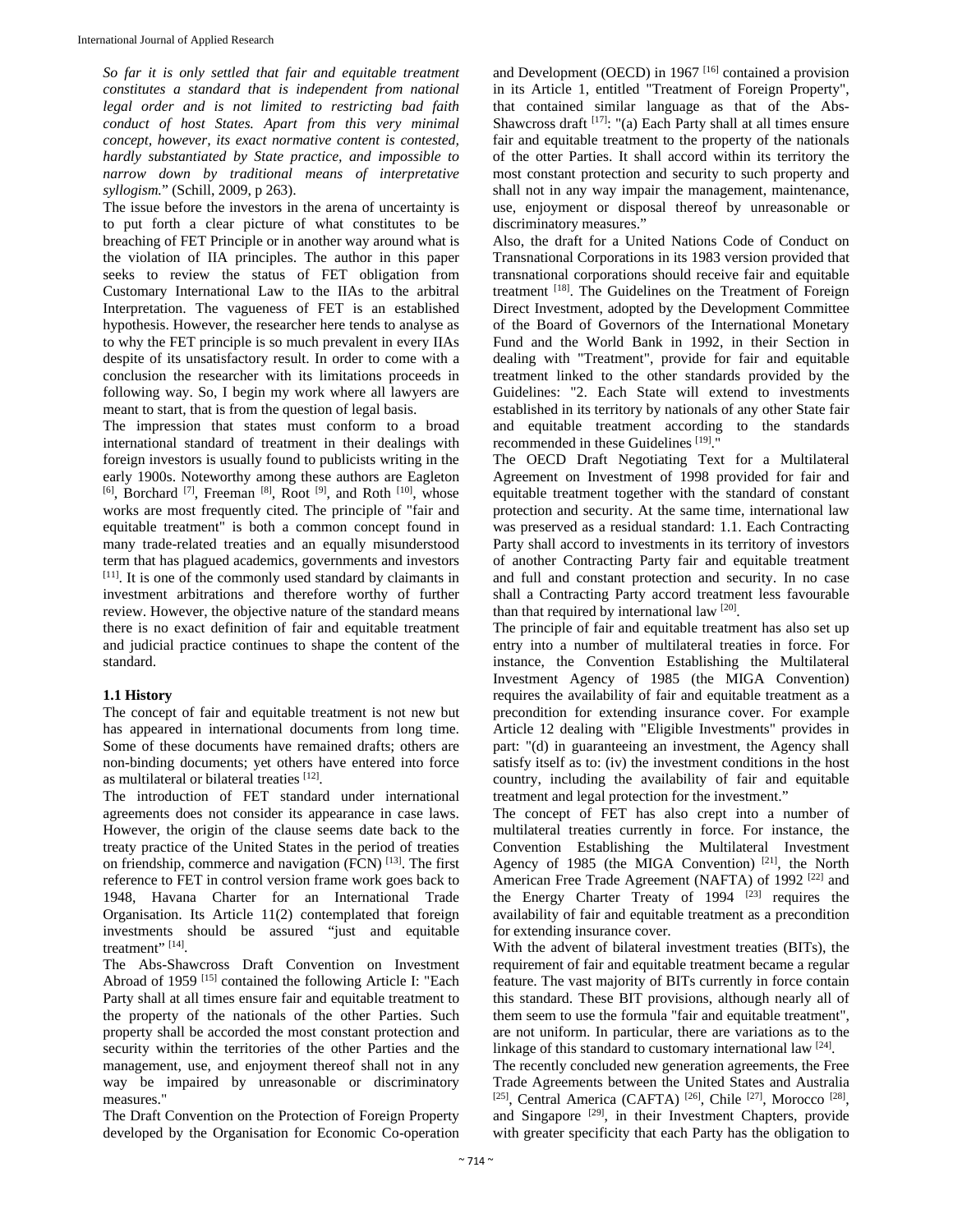"accord to the covered investments treatment in accordance with customary international law, including fair and equitable treatment and full protection and security [30]".

In the multilateral context, the Draft United Nations Code of Conduct on Transnational Corporations, in its Article 48, 24 stated that: *"Transnational corporations should receive [fair and] equitable [and non-discriminatory] treatment [under] [in accordance with] the laws, regulations and administrative practices of the countries in which they operate [as well as intergovernmental obligations to which the Governments of these countries have freely subscribed] [consistent with their international obligations] [consistent with international law]"*.

Since, most of the above issues had not reached consensus in the last version of the text (i.e. OECD Working Papers) (1986), the negotiating States agreed that the Code should provide for "equitable" treatment of transnational corporations [31]. Also the Legal Framework for the Treatment of Foreign Investment [32] issued by the World Bank in 1992 provides FET consistent with the guidelines.

Contemporary BITs contains numerous expressions of FET standard. In survey of current practice, UNCTAD identifies seven basic models of the FET obligation. The basic models are:

- 1. A simple reference to fair and equitable treatment;
- 2. A reference to FET explicitly linked to treatment no less favourable than national treatment or most favoured nation treatment;
- 3. An obligation to accord FET paired with duty not to impair the investment through unfair or discriminatory measures;
- 4. An obligation to provide FET in accordance with international law;
- 5. A reference to FET in accordance with the international law coupled with broad definition of international law (beyond customary international law)
- 6. A guarantee of FET subject to domestic law in host state; and
- 7. The MST Standard found in NAFTA 2003 Canadian and 2004 US Model BITs [33].

Under the plethora of FET formulas, it is not surprising that numerous tribunals have analysed the extent to which the precise wording of the FET obligation selected by the treaty drafter affects the scope of obligation [34]. In Vivendi vs. Argentina [35] the tribunal indicated the objective of the treaty drafters is to provide protection more than what is existing under minimum international law standard and to fit in a broader approach that relied on contemporary principles of international law.

However, there are awards which treats differently worded FET clause as similar or generic FET obligations [36]. The tribunal in Azurix vs Argentina [37] undertook a detailed textual analysis of FET provision in the US –Argentina BIT that the content of wording was substantially similar whether interpreted with ordinary meaning or with customary international law. In Parkerings-Compgniest AS vs Lithuania [38], the tribunal found no evidence that the plain meaning of equitable and reasonable or the intent of state parties in using these phrase was to provide a novel level of treatment. As a result the tribunal declared that it would interpret that the 'equitable and reasonable' as identical to 'fair and equitable'. The two distinct divisions towards the mode of interpretation leads us to the

conclusion that from plain meaning of the standard to the shape what tribunals have given till date requires to analysed in toto. Failure to one aspect will not give the correct picture of the story.

#### **1.2 Meaning of FET**

The growing corpus of case law on fair and equitable treatment is progressively eclipsing the controversy between the plain meaning approach and the equating approach. The meaning of FET has developed through an incremental case by case approach <sup>[39]</sup>. Perhaps due to textual differences in the treaty provisions articulating the fair and equitable treatment standard, a universally accepted definition of the principle has still not been established. Rather, as mentioned earlier, the interpretations of this principle both by international panels and by investors have given rise to several consistent themes [40].

Some tribunals have pointed to the vagueness and lack of FET standard and the European Parliament has deplored the use of vague language in this context  $[41]$ . The methodology applied by arbitral tribunals is characterized by an attempt to simplify the concept of fair and equitable treatment in order to make it easy to manage in a particular proceeding [42]. Thereby, arbitral tribunals avoid dealing with the abstract concept of fair and equitable treatment, but are rather highlighting the fact specific nature of the norm and limiting their analysis to the facts of the specific case [43].

Several elements have been identified by the Tribunals which could be combined to form a working definition of fair and equitable treatment. Firstly, FET is an absolute or non contingent, standard which means that it fixes a level of treatment due to foreign investors that must be observed by the host state regardless of the fact that how it treats its own nationals [44]. Further the level fixed by FET is a floor, not a ceiling [45].

Secondly, FET provisions are interpreted according to the customary international law principle in consonance with Vienna Convention on Law of Treaty (VCLT) [46]. Thirdly, FET is not simply an application of ex aqueo et bono decision making, nor is it an opportunity for arbitrators to apply broad, subjective discretion. It is the rule of law with specific content  $[47]$ . Fourthly, bad faith is not a sine qua non of a breach of FET. For example in PSEG vs Turkey, tribunal did not attribute bad faith to the state but held that negligence short of bad faith in the handling of negotiations was sufficient to attract liability. Similarly, discrimination is not required to establish a breach of FET, although it is often present in situations of breach [48].

Fifthly, transparency clearly appears to be the element of FET<sup>[49]</sup>. However, there is a debate about what transparency means in this context. The following dictum for describing transparency is often cited from TECMED vs Mexico [50]: *the foreign investor expects the host state to act in a consistent manner, free from ambiguity and totally transparently in its relation with the foreign investor so that it may know beforehand any and all rules and regulations that will govern its investments as well as the goals of relevant policies or directives to be able to plan its investment and comply with such regulations. Any and all state actions confirming to such criteria should relate not only to guidelines, directives or requirement issued, or the resolution approved there under, but also the goals underlying such regulations.*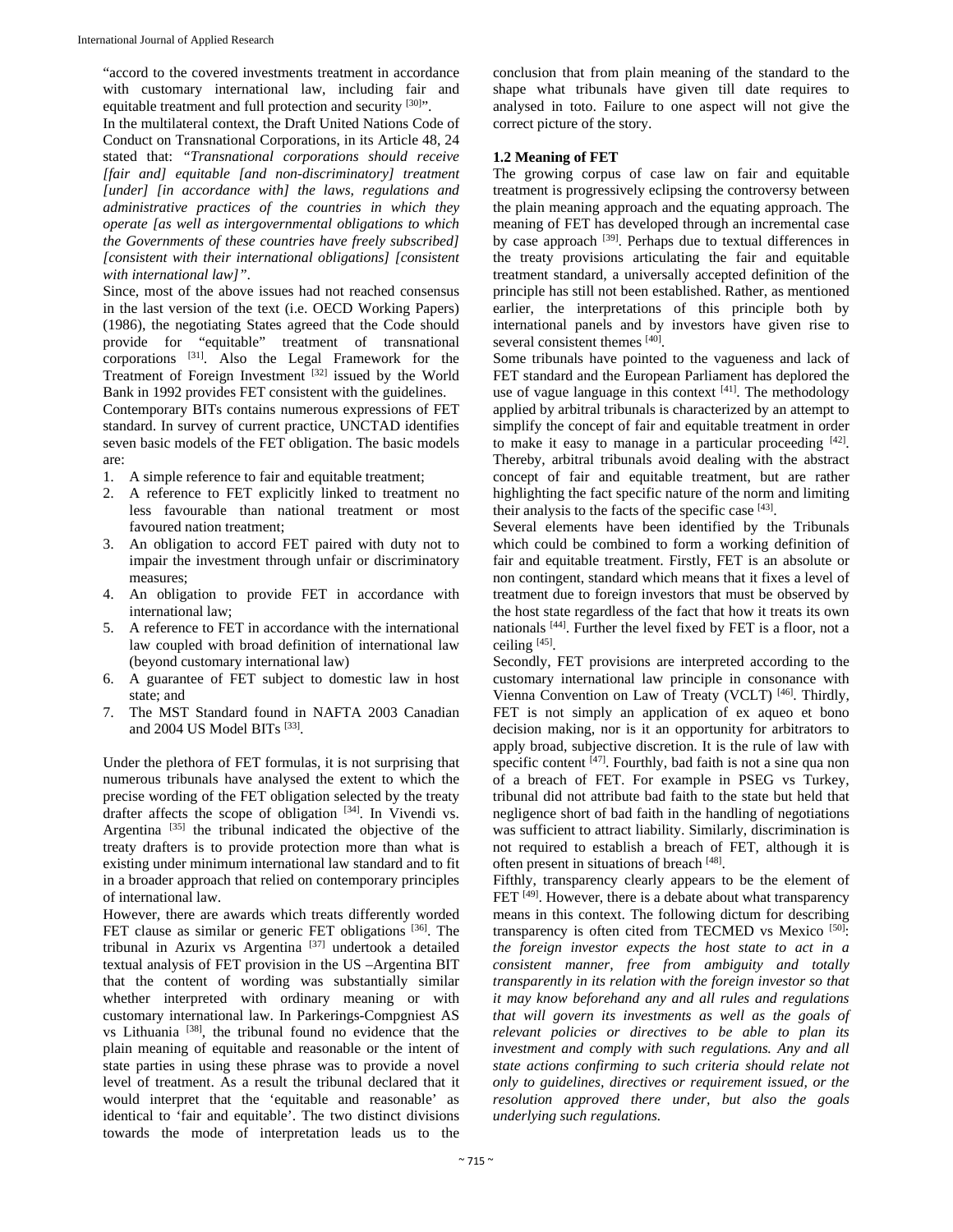Sixthly, the tribunals have uniformly agreed that FET protects investor's legitimate expectations on investing in a host state. This aspect of FET has given rise to great discussion in arbitral awards [51].

One of the main fields of activity for legal scholars interested in the standard is the examination of these lines of jurisprudence on fair and equitable treatment. Obviously, the compilation of the cases and the framing and labelling of the different sub elements continues to differ considerably. Insofar, the different sub-elements have yet to be deemed perturb and are still in the early stages of their development. Such uncertainties notwithstanding, the sub-elements sufficiently expose the content of fair and equitable treatment and deliver a broad range of arguments to tackle measures of the host state. Since, the guarantee of fair and equitable treatment is indeed capable of potentially affecting all areas of domestic law, it has been rightly pointed out that this norm has the potential to reach further into the traditional *dornaine rservi* than any other provision of investment agreements.

#### **1.3 Emerging Substantive Content of FET Standard**

The application of fair and equitable treatment standard in most cases is difficult for a variety of reasons. Firstly, because the investment treaties do not define the term as such. Thus, arbitrators, government officials, investors legal counsel and other who would apply the term must begin interpretation by confronting two words, 'fair' and 'equitable', that because of their vagueness and generality this allows for great subjectivity. Secondly, as a result, the standard created will be highly flexible and may result in a subjective decision, that disappointed litigants may consider unprincipled. Thirdly, the fact situations to which the term must be applied are highly complex and in many cases involve troubled relationships between investors and host governments stretching over significant periods of time and involving multiple interactions. Thus, determining whether a particular governmental action violates the fair and equitable treatment standard depends greatly on the facts of individual case [52].

Usually the process of interpreting the fair and equitable treatment clause in most arbitral proceedings begins with a reference to Vienna Convention on the Law of Treaties (VCLT), particularly Article  $31(1)$  [53]. The context of the term fair and equitable is the whole treaty in which it is employed. Thus, the term must be interpreted not just as three words plucked from the text but instead must be construed from within the context of various rights and responsibilities and conditions and limitations to which the contracting parties agreed [54].

The determination of what is fair and equitable leaves a large measure of discretion to arbitral tribunals, which have used it to gradually build the content of the standard by applying it circumstances of specific cases  $[55]$ . Thus, the emerging content of the standard includes principles as protections of investor's legitimate expectations, transparency, freedom from coercion and harassment, procedural propriety and due process and good faith [56].

#### **1.3.1 Legitimate Expectation**

The concept of legitimate expectations has surfaced in the field of investment treaty arbitration in parallel to its appearance in other fields, such as human rights, European Union Law, certain continental countries, English

Administrative Law or in employment cases of international administrative tribunals [57]. Metalclad was one of the earlier decisions that famed treatment of investors in international law in terms of their expectations.

The rise of legitimate expectations has been compared to the incantatory formula that acquired rights played in France at the beginning of the nineteenth century. Such subjectivity is regrettable, because it seems to imply that the extent of state obligations depends upon how the state has understood them. It also invites state to advance its own expectations. The expectation of investors to receive certain treatment is opposed to the State's expectation to freely conduct its legitimate activities. By themselves, neither the legitimate expectations of investors nor those of the State allow the determination of the limits of the international responsibility of the State [58].

The key points in this evolution over the past decade will be traced below in a brief examination of the relevant decisions. The key issue has been to identify the parameters of those types of conduct, on the part of the host state, which determine the boundaries of the sphere of legally relevant expectations.

In 2003, Tecmed <sup>[59]</sup> required that the host state respect the basic expectations of the investor at the time of the investment and act without revoking any decisions, in an arbitrary manner upon which the investor had relied in planning its investment [60].

A year later, in 2004, Occidental v. Ecuador [61] confirmed that the unilateral change of the legal and contractual framework existing at the item of the original investment would frustrate the investor's legitimate expectations and thereby violate the FET standard  $[62]$ . Since 2004, legitimate expectations have been more fully articulated by Tribunals. In Waste Managenent [63], Additional Facility panel said that "[in applying [the fair and equitable treatment] standard it is relevant that the treatment is in breach of representations made by the host State which were reasonably relied on by the claimant." [64] And the MTD [65] Tribunal endorsed the Tecmed "basic expectations" finding [66]. More recent Tribunal hearings continue to accord considerable importance to investors' legitimate expectations.

In 2006, the Tribunal in LG&E v. Argentina [67] stated that the understanding of FET involves consideration of the investor's expectations when making its investment in reliance on the protections to be granted by the host state.

Also in 2006, Thunderbird v. Mexico ruled that an investor may rely on the host state's conduct which creates justifiable expectations: [T] he concept of "legitimate expectations" relates to a situation where a Contracting Party's conduct creates reasonable and justifiable expectations on the part of an investor (or an investment) to act in reliance on such conduct, such that a failure by the Party to honour those expectations could cause the investor (or the investment) to suffer damages [68].

In CME, <sup>[69]</sup> the Tribunal found that "[The Government] breached its obligation of fair and equitable treatment by evisceration of the arrangements in reliance upon [which] the foreign investor was induced to invest [70].

In 2010, the Tribunal in Suez v Argentina [71] summarized the state of the law and highlighted the investor's legitimate reliance on the host state's laws and regulations: In examining the various cases that have justifiably considered the legitimate expectations of investors and the extent to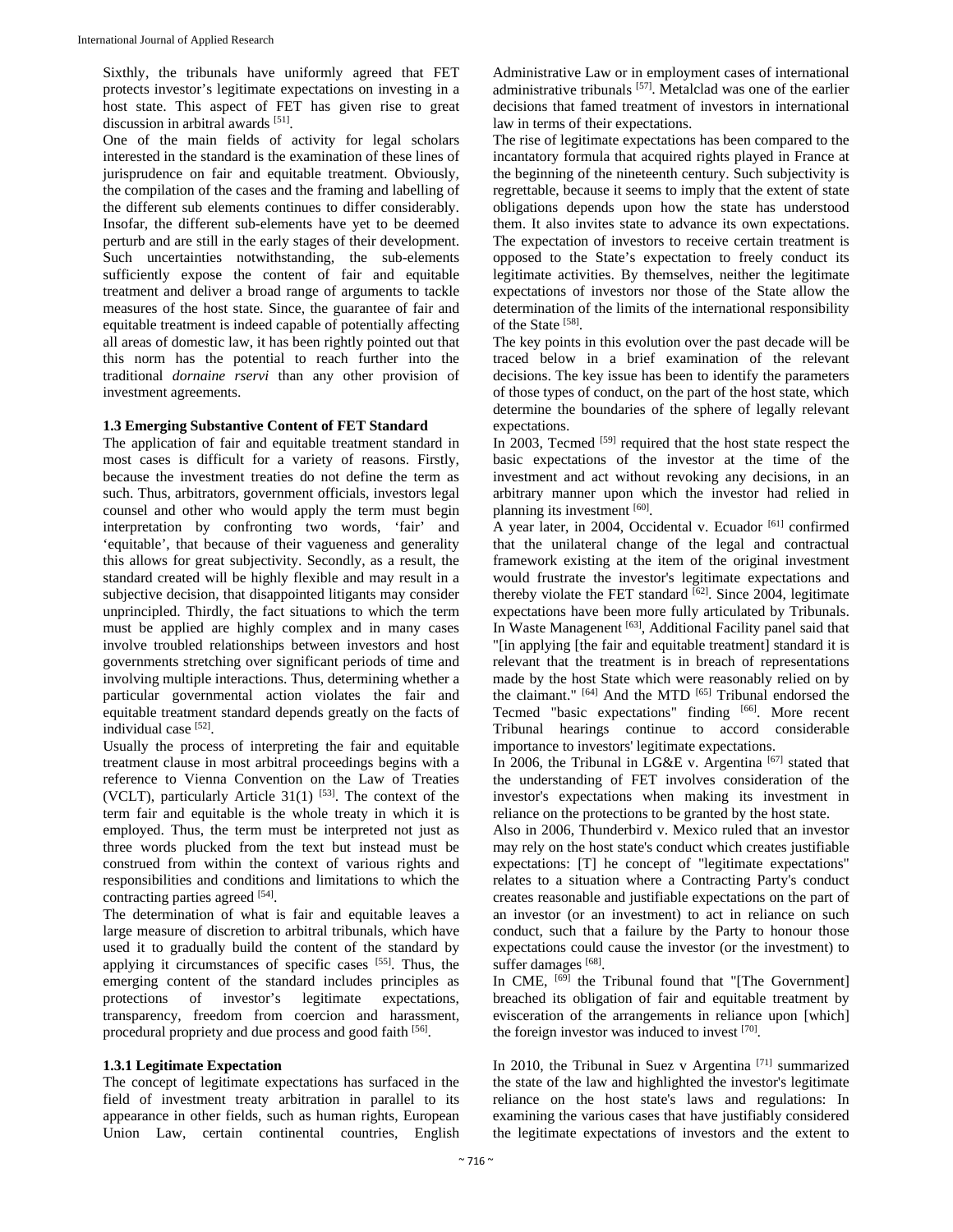which the host government has frustrated them, this Tribunal finds that an important element of such cases has not been sufficiently emphasized: that investors, deriving their expectations from the laws and regulations adopted by the host country, acted in reliance upon those laws and regulations and changed their economic position as a result. Thus, it was not the investor's legitimate expectations alone that led tribunals to find a denial of fair and equitable treatment. It was the existence of such expectations created by host country laws, coupled with the act of investing their capital in reliance on them, and a subsequent, sudden change in those laws that led to a determination that the host country had not treated the investors fair and equitably [72].

The new dominance of the role of legitimate expectations for the understanding of fair and equitable treatment was confirmed in 2011 in El Paso v. Argentina. "There is an overwhelming trend to consider the touchstone of fair and equitable treatment to be found in the legitimate and reasonable expectations of the Parties, which derive from the obligation of good faith [73].

In 2012, the Tribunal in Electrabel v. Hungary [74] highlighted that "the most important function" of the FET standard is the protection of the investor's legitimate expectations. The rationale and justification for the recognition of legitimate expectations seems obvious. The investor makes its calculations and decisions in the light of the law of the host state as it is made available to it by the host state, and the investor's assumptions about the return for its investment will depend upon the stability and predictability of those laws. Had the legal order been different, this decision to invest might have been different [75]. The appropriate starting point to determine legitimate expectations is the legal order of the host state at the time when the investor made its investment. A number of investment tribunals have relied on the nexus between legitimate expectations and the host state's legal order at the time of the investment [76].

To deny the relevance of the legal order of the host state in the context of legitimate expectations, would assume that stability and predictability of the laws of the host state have no bearing upon the object and purpose of an investment treaty and the notion of fair and equitable treatment [77]. Such assumptions would contravene the spirit in which investments agreements are generally concluded. It is wellknown that major investments are concluded with a long term perspective, often for more than twenty years. The willingness of foreigners to invest is linked to the degree of stability in a host state, and stability is one factor for an investor to determine the location of its investment. BITs are meant to contribute to stability for these very reasons.

The shielding of legitimate expectation is many times described as one of the obligations to provide fair and equitable treatment. Tribunals have addressed the influence of host State's circumstances on this element of fair and equitable treatment standard, just as they have addressed the circumstances on denial of justice.

The majority of tribunal have taken into account the host State's circumstances when considering if there has been failure to protect legitimate expectations. The award in Bayinder provides an example. In that case, Bayinder alleged that termination of its construction of highway in Pakistan breached Pakistan's obligation to provide fair and equitable treatment standard. Specifically, Bayinder alleged that Pakistan frustrated its legitimate expectation. The

tribunal applied the principle to find that Pakistan had not frustrated the claimant's legitimate expectations. It found that claimant could not reasonably ignore the volatility of political conditions prevailing in Pakistan at the time it agreed to the revival of the agreement [78].

The plea of late Thomas Walde that investment arbitration be distinguished from commercial arbitration and that investment arbitration should take into account the vulnerability of small investors, as voiced in his separate opinion appended to the Thunderbird award, has not been heeded to arbitral tribunals. According to Walde, commercial arbitration is a suitable mechanism for resolving the disputes of equal parties on equal footing and without need for the purpose of taking into account the position of weaker party; nor is there any policy purpose underlying commercial arbitration [79].

The different degrees of protection by which tribunals have defined the fair and equitable treatment standard should be analysed in light of the specific facts to which they were applied. While Tecmed may be considered to be highest standard of protection from an abstract point of view, the facts in that case may have justified a breach of fair and equitable treatment even if the standard had been set at a lower level of protection. Thus, the uncertainty created by divergent definitions of the standard may be attenuated by the similarity of facts that has been considered to breach the standard, irrespective of the level of protection which is set.

# **1.3.2 Transparency**

The requirement of transparency appears to be an important element in creating a stable, predictable and secure climate [80] for foreign direct investments in developing countries [81]. Indeed, while not an end in and of itself, transparency is certainly a means to achieving better governance [82] and greater accountability [83] whilst avoiding arbitrary and discriminatory conduct [84]. In this sense, transparency can thus be regarded as requiring that the 'legal framework for the investor's operations [be] readily apparent and that any decisions affecting the investor [be traceable] back to [this] framework [85].

Accordingly, a violation of the obligation to afford transparency will be found to exist where the host state: does not act in accordance with the outcome of discussions previously held with the investor; [86] does not engage in forthright communications with the investor [87]; does not ensure that there is consistency between the representations made by the different arms of government with respect to the same investment [88]; does not allow access to information needed by the investor to prosecute an appeal [89]; does not disclose, at the time of negotiating the terms of admission, that the investment project would violate local law [90];" does not discuss with the investor its reason for treating the investment in a discriminatory manner [91]; does not disclose points of disagreement or respond to important communications  $[92]$ ; and does not refrain from making transfers from the investor's bank account without his prior knowledge or approval <sup>[93]</sup>. Conversely however, arbitral practice appears to suggest that the host state would not violate the requirement of transparency where the investor should have known that the legal situation is changing because of the transitional nature of the economy, and should therefore have retained local counsel to advise it about the amendment process to local laws [94], nor would a violation be found where the relevant rules and regulations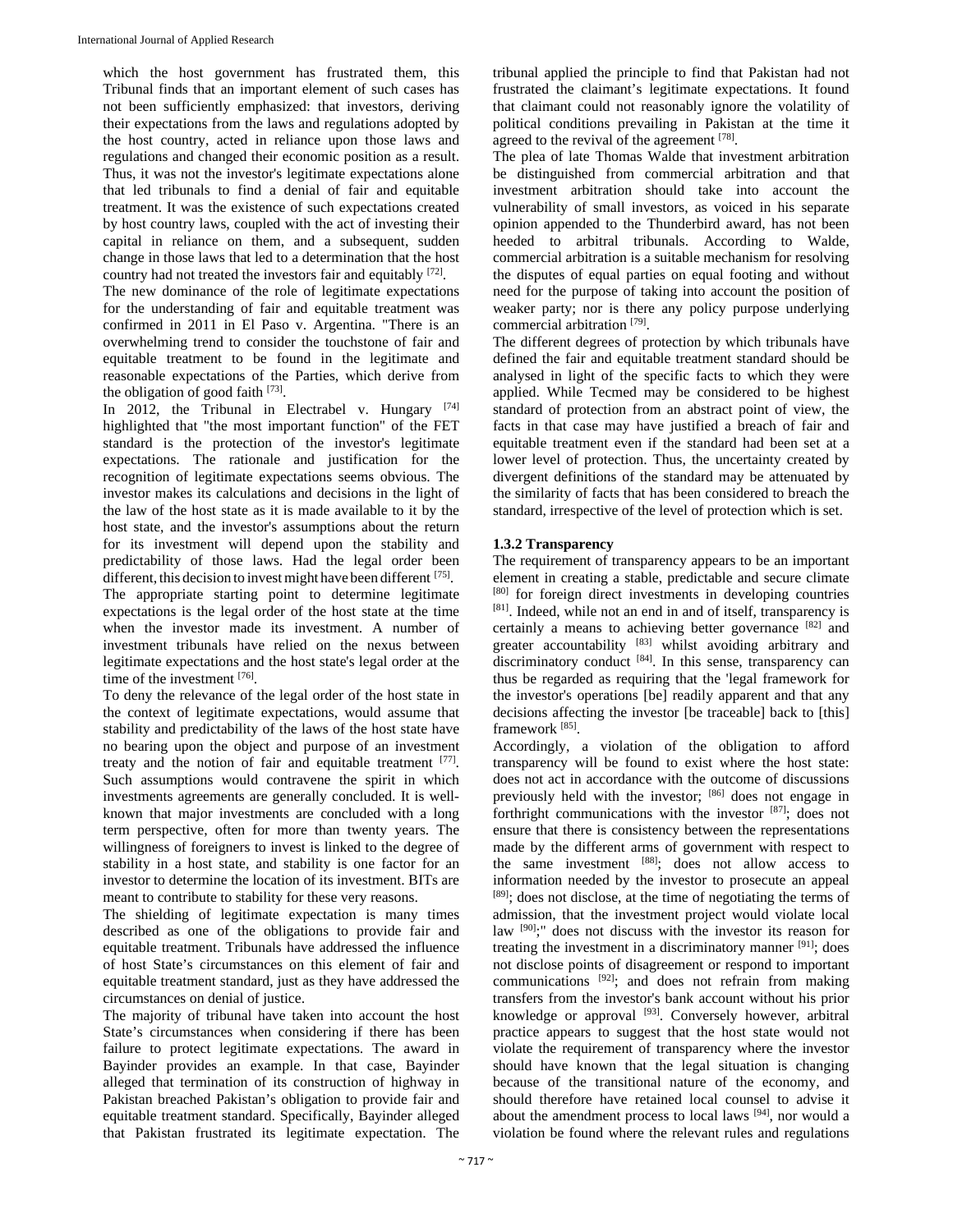are made public and the investor is therefore in a position 'to know beforehand [those] rules and regulations that govern their investments [95]."

Suffice it to say, it is submitted that while it is undoubtedly the case that transparency on the part of host states is integral to the adequate protection of investments, it must also be borne in mind that not many developing countries have the regulatory or institutional framework in place to allow for full transparency and investor participation. Indeed, to interpret the transparency requirement, a constitutive element of the FET standard, in a manner which does not take account of this is both inflexible and unrealistic <sup>[96]</sup>. Moreover, it appears that the very legal foundation of the transparency requirement, as a norm of international investment law, has been questioned  $[97]$ ," with some authors even arguing that it has 'not materialized into the content of fair and equitable treatment with a sufficient degree of support [98].' But even if it is accepted that transparency is indeed an important constitutive element of the FET standard, developing countries are adamant that it remains an ambiguous concept, one which is exacting in scope, in that while they may very well be required to publish their laws, it is not clear whether they are under an obligation of specifically notifying investors of laws which might affect them, or changes to such laws, and whether they should, in all circumstances, afford investors the opportunity to comment on such laws or changes made thereto.

In addition, arbitral tribunals, such as the one in Metaclad, have seemingly been satisfied with espousing broad statements  $[99]$  as to the scope of the transparency requirement, though there is little consensus on its scope, with the result being that administrative agencies in developing countries have had to redefine their position and function, effectively now acting as 'consultative units and even as de facto insurer's [100] for foreign direct investors.

Indeed, it is quite evident that the former position is much less onerous for developing countries and a much harder threshold for investors to satisfy, as it relates to openness of administrative procedure when carrying out decisions, as opposed to imposing a positive obligation of notifying investors of laws enacted or changed during the lifetime of their investments [101].

## **1.3.3 Due Process**

In contrast to the requirement of transparency, violation of due process rights is one of the least controversial and most often accepted grounds for demonstration of a failure to provide fair and equitable treatment [102]. Generally, due process rights consider whether the party was given a fair hearing before an independent tribunal, whether the party was given specific information in advance of the hearing of the claim and whether there was a reasonable disposition of the party's case <sup>[103]</sup>. The Waste Management Tribunal defined a lack of due process as leading to an outcome which offends judicial propriety such as "a manifest failure of natural justice in judicial proceedings or a complete lack of transparency and candour in an administrative process [104]".

Factually however, it appears that a denial of justice claim would be successfully pleaded where domestic courts refuse to entertain a suit brought by the investor, if they subject it to undue delay, if they administer justice in a seriously inadequate way or where there is a clear and malicious

application of the law  $[105]$ . In this sense, it is arguable that a violation of the obligation will only arise where the system of justice, as opposed to an individual decision in the course of proceedings, has been tried and has failed [106].

Nevertheless, despite the somewhat universal acceptance of the obligation not to deny foreign investors the justice which they seek, developing countries are particularly concerned about the lack of clarity and guidance provided by tribunals with respect to the appropriate length of delay which will constitute a violation of the obligation. Indeed, while one tribunal has held that a delay of 15 years will certainly violate the fair and equitable treatment standard [107], other tribunals have considered that, although a delay of 10 years is 'certainly unsatisfactory', such will not rise to the level of a denial of justice [108].

The divergent nature of these approaches and the sheer indifference of tribunals to definitively stating the outer periodic limits which will most certainly give rise to a successful denial of justice claim remains an area of concern for developing countries. Moreover, it is submitted that countenancing every foreign investor in an alleged denial of justice claim, in circumstances which are less than clear-cut, effectively amounts to allowing them to exit the domestic institutional regime (through arbitration), without exhausting all available domestic remedies. In this regard, arbitral tribunals are said to be acting as substitutes rather than complements to domestic legal systems in developing countries.

#### **1.3.4 Discrimination**

Discriminatory conduct or the treatment of domestic investors more favourably than foreign investors, has also been an often accepted ground for demonstrating a violation of the fair and equitable treatment standard [109]. For example, in S.D. Myers, the Tribunal held that the facts of the case demonstrated that a breach of the national treatment provisions of the NAFTA also demonstrated a breach of the fair and equitable treatment standard [110].

S.D. Myers involved a company whose role was to move polychlorinated biphenyl (PCB) chemicals from Canadian equipment and transport the equipment and the PCBs to a waste treatment facility in the United States for destruction of the PCBs. In November 1995, the Canadian government banned the export of PCBs from Canada, closing the border between the United States and Canada to the cross-border movement of PCBs for approximately sixteen months. The border was re-opened in February 1997 but closed again in July 1997. After the initial ban in November 1995, the investment was only able to ship waste materials across the border for a period of approximately five months.

The Tribunal found that this case was marked by "the protectionist intent of the lead minister... at every stage that led to the enactment of the ban" and that the ban effectively favoured nationals over non-nationals, as domestic PCB waste remediators were not affected by the ban [111]. These facts led the Tribunal to conclude that a violation of the national treatment provisions of the NAFTA had been established. The Tribunal also relied on these same facts to find a breach of the fair and equitable treatment standard. In doing so, the Tribunal held: "A government might treat an investor in a harsh, injurious and unjust manner, but do so in a way that is no different than the treatment inflicted on its own nationals. The 'minimum standard' is a floor below which treatment of foreign investors must not fall, even if a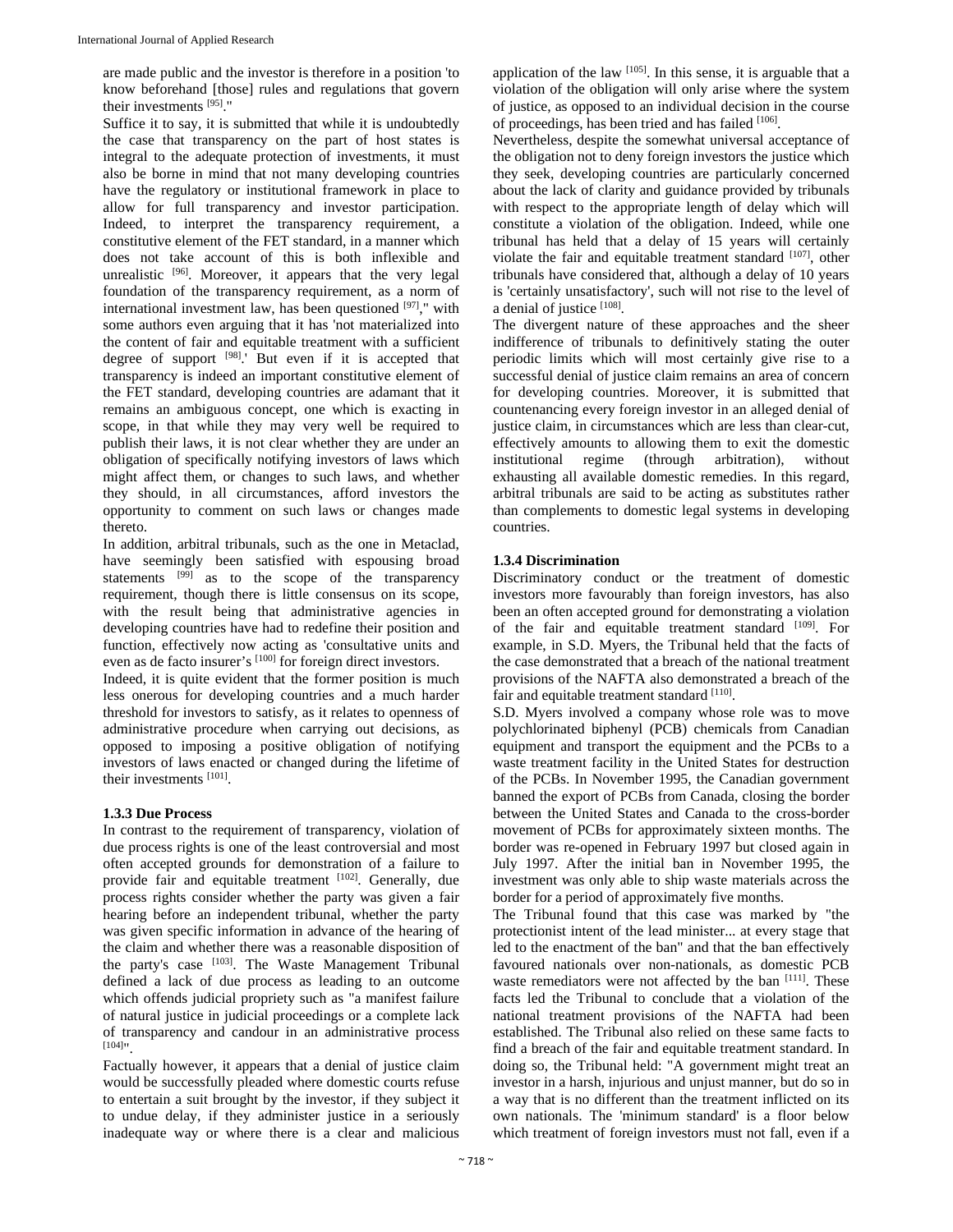government were not acting in a discriminatory manner [112]."

The Tribunal also noted that treatment of the investor in an unjust or arbitrary manner as measured from an international perspective will also violate Article 1105(1) of the NAFTA, particularly if the State violates an international law rule which was specifically designed to protect investors [113].

The effect of the S.D. Myers Ruling was to expand the scope of the concept of fair and equitable treatment by introducing the idea that a breach of an international law rule designed to protect foreign investors or the breach of an international law rule designed to protect foreign investors or the breach of Article 1102 of the NAFTA could also establish a breach of the fair and equitable treatment standard. However, the full expansion of the fair and equitable treatment standard by the S.D. Myers Tribunal was reined in to some extent by the NAFTA Parties in the FTC Note. In direct response to the S.D. Myers Ruling, the Note stated: "Each Party shall accord to investors of another Party treatment no less favourable than that it accords, in like circumstances, to its own investors with respect to the establishment, acquisition, expansion, management, conduct, operation, and sale or other disposition of investments."

Thus, although the FTC Note constrains the S.D. Myers Ruling in respect of using a violation of the national treatment provisions of the NAFTA to demonstrate a violation of the fair and equitable treatment standard, the Decision is still good law in establishing that discriminatory conduct, particularly with respect to a State's better treatment of its domestic investors than its foreign investors, can establish a breach of the fair and equitable treatment standard.

Recognition of discriminatory treatment as a basis for a breach of the fair and equitable treatment standard was also confirmed in the Lauder case. The Lauder Tribunal held that since the Media Council had not discriminated against the investor in favour of nationals, the investor had not demonstrated a breach of the fair and equitable treatment standard. 93 Similarly, in ADP Group, the Tribunal refused to find a violation of fair and equitable treatment, noting that the investor had not claimed that other companies in like circumstances had been granted waivers for the "Buy America" requirements while the investor's request was denied, that the investor did not allege that the requirements under the project contract had been so finely "tailored" that only a particular U.S. company could comply with the specifications or that the U.S. measures had imposed "extraordinary costs or other burdens" on the investor which were not imposed on other successful project bidders.94 From the ADF Group Tribunal's holding, it can be surmised that if the investor had proven the above requirements, which demonstrate discrimination or a failure to uphold national treatment, it would have been successful in its claim under the fair and equitable treatment standard.

## **1.3.5 Transparency**

The transparency principle may be the most conceptually troubled element of the fair and equitable treatment standard. Several tribunals have regarded the fair and equitable treatment standard as requiring transparency, but no rule that describes the extent of transparency required has emerged.

In any event, a few awards have found violations of the fair and equitable treatment standard where the state did not

disclose the rules to be applied, whether substantive or procedural, or where the state failed to disclose the reasons for measure that it had taken or declined to take. Thus, the transparency principle applies not only to host state law, but to host state policy. With respect to policy disclosures, the transparency principle does not seem to require disclosure of internal deliberations, but has been violated where a government refused to disclose its policy once the policy had been adopted. Finally, at least one award has found a violation of the standard where the host state failed to allow access to information needed by the claimant to prosecute an appeal [114]. Presumably because host state laws are more readily accessible than host state policies, claimants have succeeded more often with claims based on nondisclosure of policies than nondisclosure of laws, although the awards are insufficiently numerous to draw any firm conclusions.

In a typical case, the claimant alleges that the host state did not adequately disclose its laws or its policies. Awards in favour of the claimant, however, generally have been issued only where one, and usually both, of the following factors is present: (1) the host state failed to make material disclosures during discussions with the claimant; or (2) the host state's conduct also violated other principles, and thus the lack of transparency was not the sole basis for finding a violation of the fair and equitable treatment standard. In MTD Equity v. Chile [115], the tribunal held, as discussed earlier, that Chile's inconsistent conduct violated the fair and equitable treatment standard. Alternatively, the tribunal held that the lack of transparency also violated the standard. At the time that Chile induced the investors to invest, it had not disclosed that the project would violate local law. In effect, had Chile disclosed this circumstance, the investor could have made an informed decision whether to invest in light of the risk that the required local approval would not be received [116]. That is, Chile could have complied with the BIT in either of two ways: by having a consistent policy or by disclosing its in consistent policy. Chile did neither and thus violated the fair and equitable treatment standard.

By contrast, in Parkerings-Compagniet v. Lithuania [117], a case arising under the Norway-Lithuania BIT  $[118]$ , the tribunal rejected a claim that the BIT was violated by the host state's failure to disclose its intention to modify local law in ways that would adversely affect the claimant's investment. The tribunal explained that the claimant should have known that the legal situation was changing in Lithuania because of the transitional nature of the economy, and that the claimant could have retained local counsel to advise it about the amendment process [119]. The tribunal contrasted this situation before it with the situation, such as in MTD Equity, where the state "made assurances or representation [sic] that the investors took into account in making the investment [120]."

In Champion Trading v. Egypt [121], a case arising under the United States-Egypt BIT [122], Egypt entered into a series of agreements to provide financial assistance to certain companies in Egypt's troubled cotton industry, but did not include the claimants in these settlements. The claimants originally asserted that these agreements violated the fair and equitable treatment standard, but abandoned that claim in favour of an argument that the agreements violated the principle of transparency under international law  $[123]$ . The claimants' authority for the existence of a principle of transparency was a WTO case  $[124]$  unrelated to the protection of foreign investment and he Tecmed decision,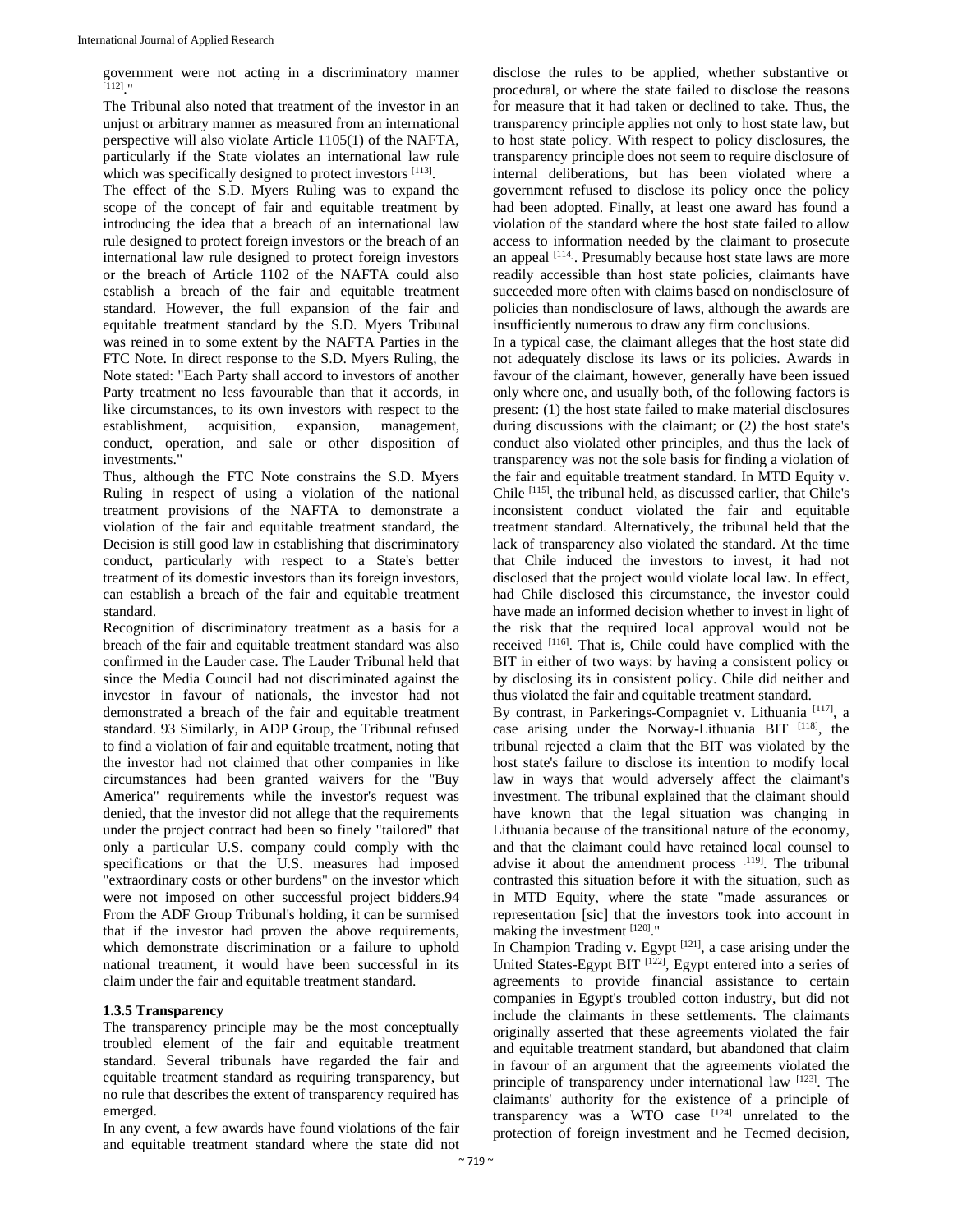discussed below [125]. As will be seen, Tecmed had based the requirement of transparency on the fair and equitable treatment standard. Thus, the claimants in Champion Trading ultimately were relying on the requirement of fair and equitable treatment. The tribunal acknowledged the existence of a transparency principle, but found that the claimants "were in a position to know beforehand all rules and regulations that would govern their investments for the respective season to come [126]."

#### **2. Conclusion**

It becomes obvious, that the historical roots of the FET standard do not only lie, as often stated, in treaty law, perhaps most prominently displayed by the practice of the US to conclude Treaties of Friendship Commerce and Navigation (FCNs). The above given detail shows the roots of the FET standard lie in the customary rules of the protection of aliens. When tracking the exact roots of the FET standard, one is faced with the problem that out of necessity customary rules protecting the rights of aliens as minimum standards are left highly general in their empirical evidence [127]. Attempts of arbitral tribunals to offer a definition of the FET standard, however, further exemplify that the FET standard is rooted in customary international law and is also not unfamiliar to modern human rights treaties. In MTD v. Chile, Metaclad, Techmad, S.D. Myers the tribunal concurred with a legal opinion of Judge Schwebel that fair and equitable treatment includes such fundamental standards as good faith, due process, nondiscrimination, and proportionality [128].

The FET standard is undoubtedly a prominent and evolutionary feature of most international investment agreements concluded by developing countries today. Although it is a seemingly straightforward standard which imposes requirements on host states to act in a manner reflective of good governance, the FET standard has however been increasingly construed in ways which are not only intrusive, but perhaps antithetical, to the developmental and regulatory interests of developing countries. From an interpretive conundrum caused by the various interpretations employed by arbitral tribunals with regard to the issue of whether the FET clause is reflective of the international minimum standard, to the perceived regulatory chill caused by the many pervasive ways in which tribunals have applied the FET standard's substantive elements, the standard is indeed a prime concern for many developing countries.

Accordingly, and as a result of the plethora of concerns which have been highlighted over the course of this paper, it is indeed arguable that the time is ripe for rebalancing at both the conceptual and practical level, so as to better reflect the developmental needs of developing countries, whilst at the same time, preserving the economic interests of foreign investors.

These interpretations have opened the doors in many directions which have in many ways helped the investors by stepping beyond the protection level what is given in the treaty. Thus, making a debatable issue among the parties whosoever looses in the tribunals. The tentacles (like good faith, due process, non-discrimination, and proportionality) of this principle have entered in the field of human rights also.

Recent Tribunal practice advances thinking on two important issues in the study of the fair and equitable treatment standard. First, it adds to understanding of what

State action violates the standard. In particular, the awards reviewed above confirm the importance host States must give to operating transparently and in a consistent manner in accordance with reasonable expectations, and to the closely related requirement to provide a stable legal and economic framework. The Gus and LG&E awards also discuss an important counterbalance to a State's obligations concerning stability. The defence of necessity has been successfully argued by Argentina, though it has also been rejected in very similar circumstances. Further arbitral interpretation on this is required.

Second, Occidental, Cus, Saluka and Azurix all found no practical distinction between the treaty standard and the customary international law minimum standard.

Whilst prima facie, this resolves confusion over whether fair and equitable treatment is a separate requirement, it is an artificial solution that remains in its infancy. Only Saluka identified fair and equitable treatment as an autonomous treaty standard. This article endorses this finding, though it remains uncertain in what situation an autonomous standard can offer a higher standard of protection than the minimum standard.

## **3. References**

- 1. For instance if we look at the Ministry of Finance, India – List of BITs it is notable that it was only after the economic liberalization post 1991 that signed its first BIT in 1994 with United Kingdom. See http://finmin.nic.in/bipa\_index.asp?pageid=1. See also UNCTAD 'Series on International Investment Policies for Development: The role of International Investment Agreements in attracting Foreign Direct Investment to Developing Countries, 2009.
- 2. Amit Sachdeva M. International Investment: A Developing Country Perspective; Heinonline 8 J. World Investment & Trade 2007; 533:534.
- 3. United nations conference on trade and development [UNCTAD], Research Note: Recent Developments in International Investment Agreements, 2005, 2. UNCTAD/WEB/ITEIIT2005/1 (Aug. 30), available at http://www.unctad.org/sections/ditedir/docs//webiteiit2005l-en.pdf.
- 4. Fair. Equitable Treatment; UNCTAD series on issues in International Investment Agreements II; United Nation New York and Geneva, 2012
- 5. See also on this aspect OECD, 'Fair and Equitable Treatment Standard in International Law', September 2004, 3-4. available at <www.oecd.org/daf/inv/internationalinvestmentagreem ents/33776498.pdf> accessed on  $15<sup>th</sup>$  February 2014.
- 6. Eagleton C. responsibility of states in International Law (New York University Press, New York, 1928.
- 7. Bochard E. The Minimum Standard of Treatment of Aliens 38 Michigan L Rev. 1940, 445.
- 8. Freeman A. The international responsibility of states for denial of justice, Longman Greens & Co, London 1939.
- 9. Elihu Root. The Basis of protection of citizens residing Abroad, 1910; 4AJIL:517
- 10. A H Roth, The minimum standard of International law applied to aliens, (AW Sijthoffs NV, Leiden, 1949.
- 11. 6 J. World Investment & Trade 297, 2005.
- 12. See especially UNCTAD series on issues of international investment agreements, Fair and Equitable Treatment, 1999; 3-4, 7-9, 25-28, 31-32.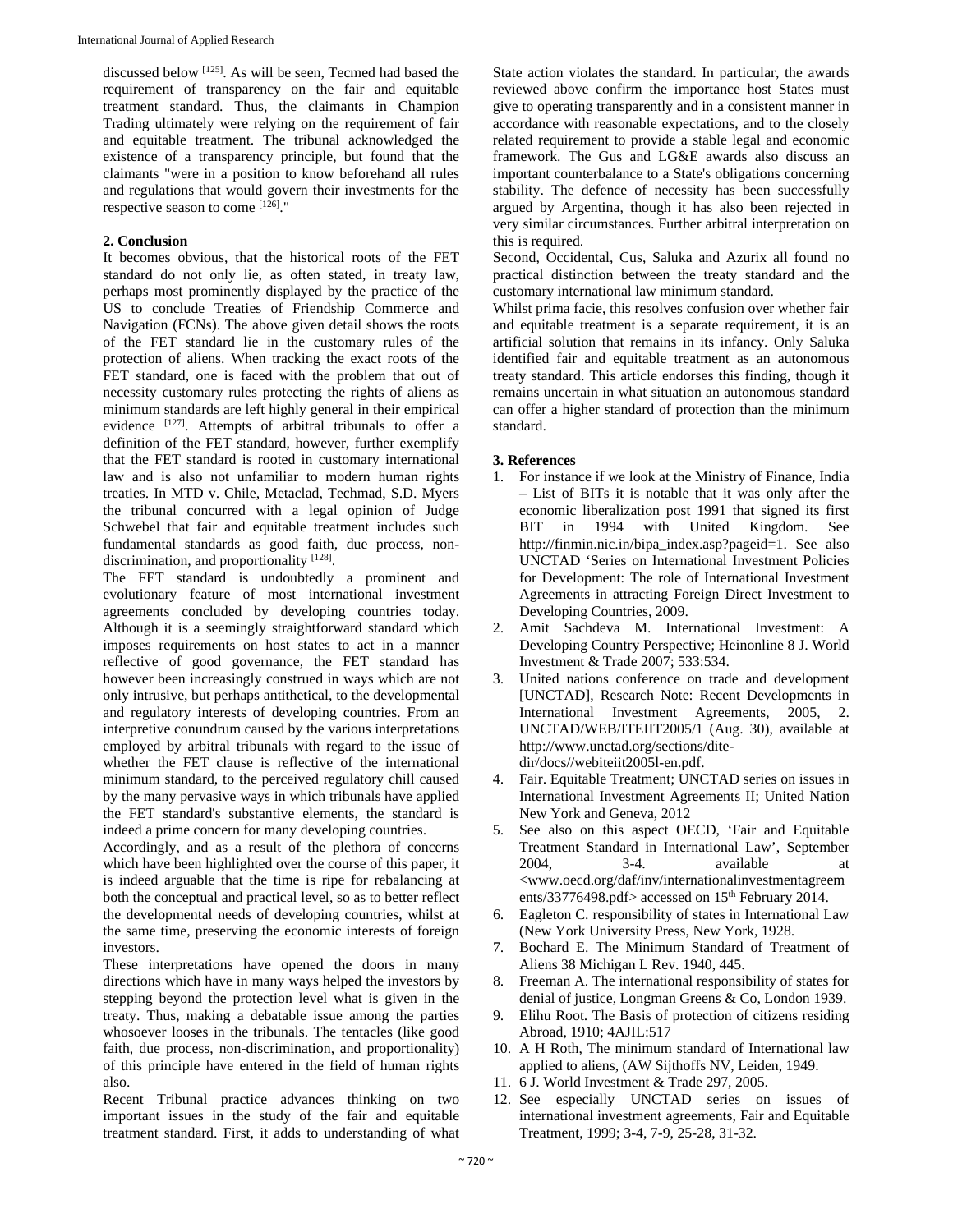- 13. See R. Wilson R. United States Commercial Treaties and International Law 113, 120. The treaty of Friendship, Commerce and Navigation, 29 October 1954, US-FRG, 273 UNTS 4. Article I of the 1954 treaty between Germany and United States reads: Each party shall at all time accord fair and equitable treatment to the nationals and companies of other party and to their property, enterprises and other interests, 1960.
- 14. The Article provided that the International Trade Organisation (ITO) could: make recommendations for and promote bilateral or multilateral agreements on measures designed to assure just and equitable treatment for the enterprise, skills, capital, arts and technology brought from one Member country to another. However, the first award in which tribunal examined FET was render in Although the FET standard now occupies a position of prominence in the international investment relation between the stay, it has been not subject to extent unless in the literature of international investment law, 1997.
- 15. UNCTAD. International investment instruments: A Compendium, The draft Convention represented a private initiative by H Abs and Lord Shawcross, 2001; V:395.
- 16. OECD Draft Convention on protection of Foreign Property. 1967; 7 ILM 117, 119 (1968).
- 17. Hermann Josef Abs, by profession a banker, dedicated enormous efforts to a new initiative to protect foreign investment. When it soon became apparent that time was not ripe for such grand approach, Abs opted for more modest multilateral initiative together with Sir Hartley Shawcross. These efforts finally culminated in the Abs-Shawcross Draft which in led to the first effort of the organization for Economic Cooperation and Development (OECD), the forum 1962of capital exporting country to prepare multilateral treaty.
- 18. <sup>1</sup> UNCTAD, International Investment Agreements: A Compendium, Article 48 of the Agreement contained the following language: "48. Transnational corporations should receive [fair and] equitable [and nondiscriminatory] treatment [under] [in accordance with] the laws, regulations and administrative practices of the countries in which they operate [as well as intergovernmental obligations to which the Governments of these countries have freely subscribed] [consistent with their international obligations] [consistent with international law]. 1996; I:172.
- 19. Guidelines on the treatment of foreign direct investment 7 ICSID Review-FILJ. 1992; 297:300.
- 20. UNCTAD. International Investment Instruments: A Compendium. 2001; IV:148
- 21. Article 12 dealing with "Eligible Investments" provides in part: "(d) In guaranteeing an investment, the Agency shall satisfy itself as to: (iv) the investment conditions in the host country, including the availability of fair and equitable treatment and legal protection for the investment."
- 22. The North American Free Trade Agreement (NAFTA) of 1992 contains the fair and equitable treatment principle in its Article 1105, Para. 1: "1. Each Party shall accord to investments of investors of another Party treatment in accordance with international law,

including fair and equitable treatment and full protection and security."

- 23. The Energy Charter Treaty of contains elaborate language around the requirement of fair and equitable treatment, with specific reference to stable and transparent conditions. It's Article 10, Para. 1 provides: "(1) Each Contracting Party shall, in accordance with the provisions of this Treaty, encourage and create stable, equitable, favourable and transparent conditions for Investors of other Contracting Parties to make Investments in its Area. Such conditions shall include a commitment to accord at all times to Investments of Investors of other Contracting Parties fair and equitable treatment, 1994."
- 24. Rudolf Dolzer and Christhoph Schreuer, Principles of International Investment Law, second edition, oxford university press, 2012.
- 25. US-Australia Free Trade Agreement signed on, 1, 2004.
- 26. US-Central America Free Trade Agreement (CAFTA) signed on January 28. The Central American countries are: Costa Rica, El Salvador, Guatemala, Honduras, Nicaragua, 2004.
- 27. US-Chile Free Trade Agreement signed on 6, 2003.
- 28. US-Morocco Free Trade Agreement signed on June 15, 2004.
- 29. US-Singapore Free Trade Agreement signed on May 6, 2003.
- 30. OECD. Fair and Equitable Treatment Standard in International Investment Law, OECD Working Papers on International Investment, 2004/03. OECD Publishing. http://dx.doi.org/10.1787/675702255435
- 31. OECD. Fair and Equitable Treatment Standard in International Investment Law, OECD Working Papers on International Investment, 2004/03, OECD Publishing. http://dx.doi.org/10.1787/675702255435
- 32. 31 (ILM) 1366-1384, 1992.
- 33. Meg Kinnear; The Continuing Development of Fair and Equitable Treatment Standard; British Institute of International and Comparative Law; ISBN 978-1- 905221-12-7; 213.
- 34. Andrea Bojorklund K, Ian Liard A, Sergey Ripinsky. Investment Treaty Law Current Issues; British Institute of International and Comparative law. 2009; III:213.
- 35. Compania de Aguas Del Aconquija SA vs Argentine Republic, ICSID No. ARB/(973, Award, 20 August, Paras 7.4.6-7.4.7, 2007.
- 36. Thomas Westcott J. Recent practice on Fair and Equitable Treatment, 8 J World Investment and Trade 409. Also see UNCTAD (n 11) 13-15 (suggesting that there is no difference in meaning between 'fair treatment', 'equitable treatment' and 'fair and equitable treatment') 2007.
- 37. Azurix vs The Argentine Republic, ISCID No. ARB/01/12, Award, 14 July, Para 361, 2006.
- 38. Parkerings. Compgniest AS vs Lithuania ICSID No. ARB/05/8, Award, 11 September, 2007, 271-278.
- 39. Enron Corporation vs Argentine Republic, ICSID No. ARB/01/3, Award,. Enron tribunal noted,.. "fair and equitable treatment standard is none too clear and precise either on the treatment due to foreign citizens, traders and investors or with respect to the fact that pertinent standard have gradually evolved through centuries. Customary International Law, treaties of friendship, commerce and navigation and more recently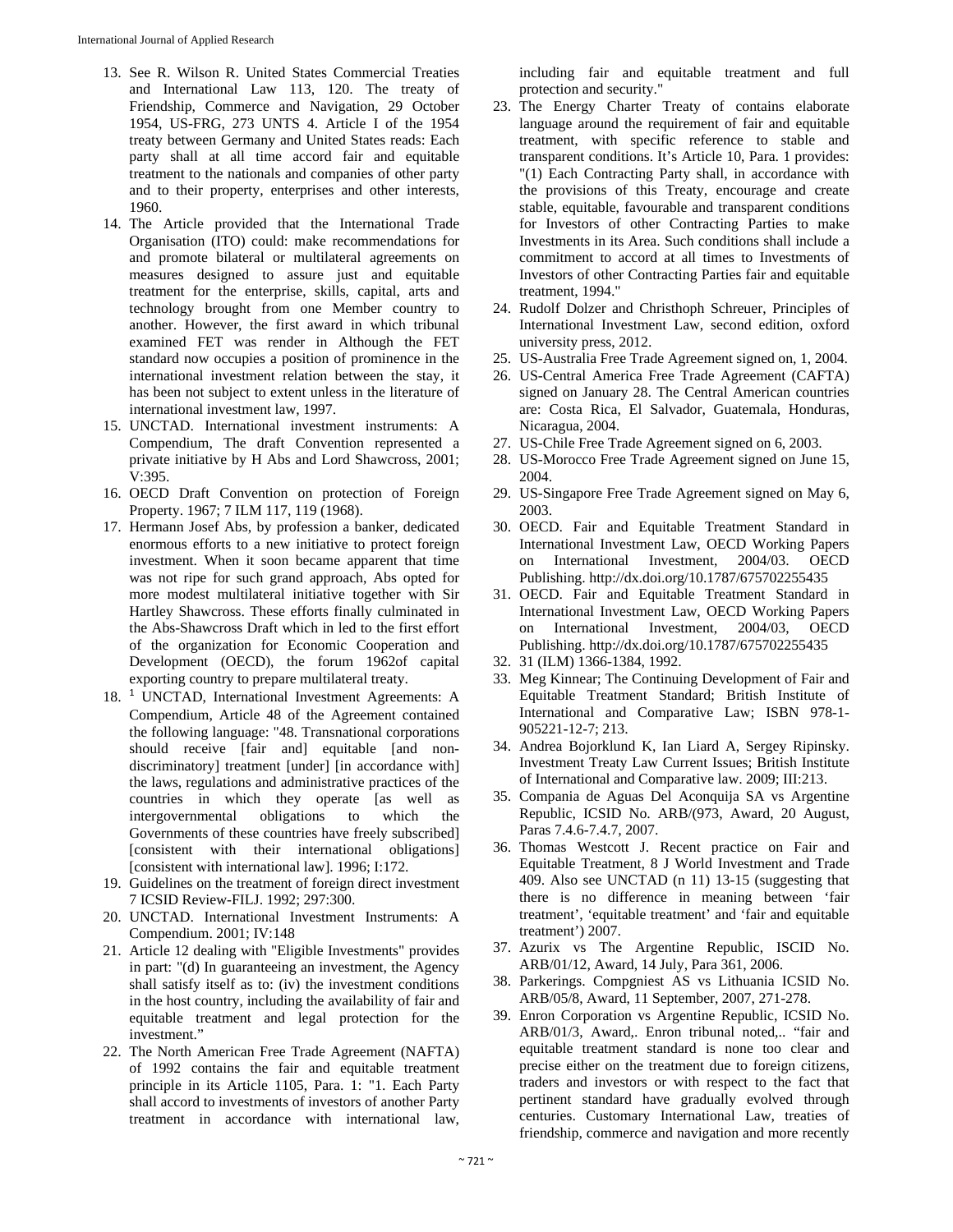bilateral investment treaties have all contributed to this development. The evolution that has taken place is for the most part the outcome of a case by case determination by courts and tribunals. like with the international minimum standard, there is fragmentary and gradual development. 256-257.

- 40. 6 J. World Investment & Trade 297 2005, Choudhary Barnali, Evolution or Devolution? Defining Fair and Equitable Treatment in International Investment Law. 437.
- 41. Rudolf Dolzer and Christhoph Schreuer, Principles of International Investment Law, second edition, oxford university press, 2012.
- 42. 6 J. World Investment & Trade, Choudhary Barnali, Evolution or Devolution? Defining Fair and Equitable Treatment in International Investment Law, 2005; 297:439.
- 43. Mondev International v. United States of America, award (11 October 2002), ICSID Case No. Aius (AF)/99/2, para118; ADC Affiliate and Others v. Republic of Hungary, award (2 October 2006), ICSID Case No. AR/03/16, para 445.
- 44. OECD. Fair and Equitable treatment Standard in International Investment Law, working papers on International Investment, Number 2004/3, September 2004, 1, available at www.oecd.org; UNCTAD, 'Fair and Equitable treatment' UNCTAD/ITE/11 1999; III:15-16.
- 45. States can treat Foreigner better but can never treat them worse, than required by FET. See Compania de Auguas Del Aconquinja SA vs Argentine Republic, ICSID No. ARB/97/3, Award, 20 August 2007, para 7.4.7; Azurix Corp vs The Argentine Republic, ICSID No. ARB/01/12, Award, 14 July 2006, Para 359; Andrea K Bojorklund, Ian A Liard and Sergey Ripinsky; Investment Treaty Law Current Issues III; British Institute of International and Comparative law. 2009, 224.
- 46. Article 31 requires a treaty to be interpreted in good faith in accordance with the ordinary meaning to be given to the terms of treaty to the context and in light of the object and purpose of the treaty. Some tribunals have sought to determine the ordinary meaning of FET through dictionary definition of fair and equitable using synonym as just, fair, evenhanded, unbiased or legitimate. See Siemens AG vs Argentine Republic, ICSID No. ARB/02/8, Award, 6 February, Para, 2006, 290.
- 47. Andrea Bojorklund K, Ian Liard A, Sergey Ripinsky. Investment Treaty Law Current Issues III; British InstituteofInternational andComparative law.2009, 225.
- 48. Although national treatment and non-discrimination obligations in international investment agreements are generally addressed in idiosyncratic clauses, the notion of non-discrimination in some way pervades all sub clements of fair and equitable treatment. Accordingly, arbitral tribunals often fail to clearly distinguish between the different standards of investment protection. In addition to the requirement of a differential treatment, the presentation of a discriminatory intention of the host state contributes to the finding of a violation of fair and equitable treatment. Conversely, bad faith is not considered to be a necessary requirement for such a finding. Moreover,

the existence of reasonable grounds for the measure taken by the host state may justify the differential treatment of the foreign investor.

- 49. On various occasions, arbitral tribunals have also identified a lack of transparency as a possible ground for liability of the host state. While closely related to the investor's legitimate expectations, transparency in this context is concerned with the openness and clarity of the host state's legal regime and procedures. It has therefore been observed that all relevant legal requirements for the purpose of initiating, completing and successfully operating investments should be capable of being readily comprehensible to foreign investors. Beyond that, however, arbitral tribunals do not seem to have developed a uniform understanding of the notion of transparency in relation to fair and equitable treatment that would facilitate the deriving a set of specific disclosure or notification duties from it. Nevertheless, the clarity of communications between host state and investor is of importance in the context of fair and equitable treatment, since it may prevent wrong expectations on the side of the investor or contribute to the overall fairness of legal procedures.
- 50. Tecnicas Medioambientales TECMED SA vs Mexico, ICSID No. ARB(AF)00/2, Award, 29 May, 2003, 154.
- 51. Another important aspect of fair and equitable treatment is the protection of the investor's legitimate expectations. The protection of such expectations covers the abidance to promises and covenants that have been given to the investor and upon which the investor has relied, mostly with reference to the preamble of an investment agreement, arbitral tribunals have additionally found that the investor's expectations are directed at stability and consistency in the overall legal framework of the host state. This entails that not only administrative policy changes, but also acts of the legislative branch (especially if they constitute drastic alterations to the legal investment environment), are capable of establishing a violation of fair and equitable treatment. However, well-defined criteria designed to determine whether the investor had, in fact, legitimate expectations that the investment framework would remain unchanged are still non-existent. Likewise, it is more than contentious whether, and under what circumstances, the breach of an investor-state contract contravenes the investor's expectations as regards contractual stability.
- 52. Noble Ventures vs Roamnia, ICSID Cse No. ARB/01/11 (Award) 12 October 2005, 181.
- 53. Article 31(1) provides: (1) A treaty shall be interpreted in good faith in accordance with the ordinary meaning of to be given the terms of treaty in their context and in lights of its object and purpose. Thus, three elements are of particular importance in interpreting the fair and equitable standard: (1) the ordinary meaning of the term fair and equitable (2) the context in which the term fair and equitable treatment is used; and (3) the object and purpose of the investment treaty in question.
- 54. Although "fair and equitable" may be reminiscent of the extralegal concepts of fairness and equity, it should not be confused with decision ex aequo et bono. It is a legal concept that is susceptible to interpretation and application by a tribunal without an authorization by the parties to go beyond the law and to apply equitable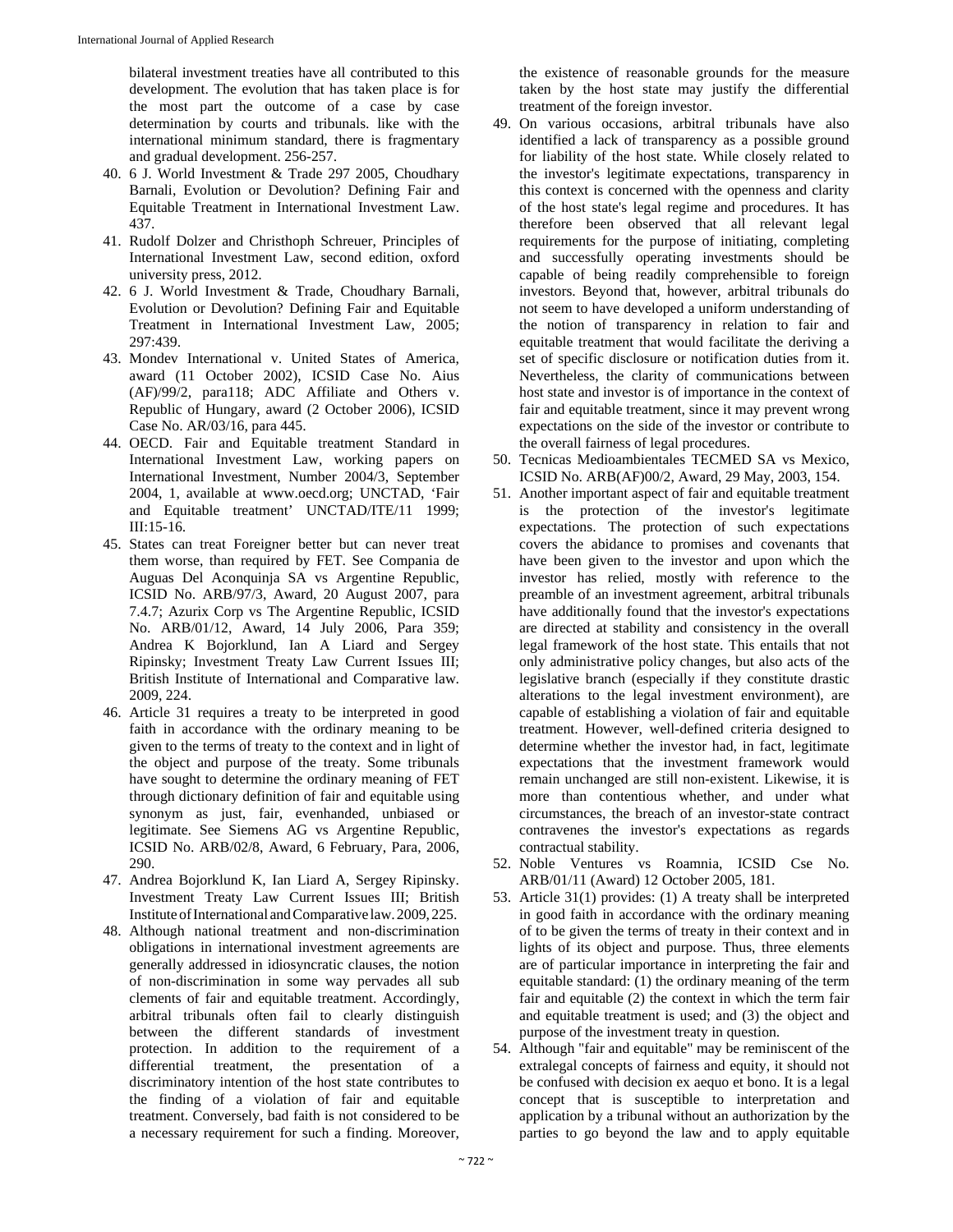principles. The Tribunal in ADF Group pointed out that the requirement to accord fair and equitable treatment does not allow a tribunal to adopt its own idiosyncratic standard but must be disciplined by being based upon State practice and judicial or arbitral case law or other sources of customary or general international law. See ADF Group, supra, footnote 40, para. 184. Also See also Mondev, supra, footnote 40, para. 119.

- 55. An examination of the cases applying fair and equitable standard reveals that arbitral tribunals have developed specific criteria, norms, and principles to determine whether host states have developed specific criteria, norms and principle to determine whether host state have given fair and equitable treatment to investors. See Jeswald W. Salacuse; The Law of Investment Treaty; Second Edition; Oxford University Press, 252.
- 56. Andres Rigo Sureda; Investment Treaty Arbitration Judging under uncertainty; Hersh Lauterpacth Memorial Lectures; first publication 2012; Cambridge publication, 77.
- 57. State action affecting an investor's basic expectations was first considered part of the fair and equitable treatment lexicon around six years ago. Its prominence in Tribunal Awards, particularly since 2004, makes it currently the most important aspect of the fair and equitable treatment standard.
- 58. Gaillard E. ICSID Jurisprudence, Journal de Droit International, 2008, 332-3.
- 59. See. https://www.italaw.com/cases/1087, visited on December. 2016.
- 60. Tecmed Award. 159. In Tecmed, the Tribunal said that "...this provision of the Agreement, in light of the good faith principle established by international law, requires the Contracting Parties to provide to international investments treatment that does not affect the basic expectations that were taken into account by the foreign investor to make the investment... ".
- 61. Seehttp://kluwerarbitrationblog.com/2012/12/19/icsidslargest-award-in-history-an-overview-of-occidentalpetroleum-corporation-v-the-republic-of-ecuador/, visited on December, 2016.
- 62. Occidental Final Award, NJ, 184-192.
- 63. Waste Management, Inc. v. United Mexican States ("Number 2"), ICSID Case No. ARB(AF)/00/3.
- 64. At the same time, it is clear that this principle is not absolute and does not amount to a requirement for the host State to freeze its legal system for the investor's benefit. A general stabilization requirement would go beyond what the investor can legitimately expect. It is clear that a reasonable evolution of the host State's law is part of the environment with which investors must contend. For instance, an adjustment of environmental regulations to internationally accepted standards or general improvements in labour law for the benefit of the host State's workforce would not lead to a violation of the fair and equitable treatment standard if applied in good faith and without discrimination. Practice demonstrates that problems do not so much arise from changes in host State legislation as from inconsistent positions taken by executive organs. See Waste Management, supra, footnote 78, at para. 98.
- 65. MTD vs Chile, Award, 25 May 2004, 12 ICSID Reports 6, 44 ILM 91, 2005.
- 66. MTD, supra note 61, at para 154.
- 67. LG&E Energy Corp. v. Argentine Republic, ICSID Case No. ARB/02/1, Decision on Liab., T 127, Oct. 3, 2006. [hereinafter LG&E Decision], http/italaw.com/sites/defaultfiles/casedocuments/ita046 0.pdf.
- 68. Int'l Thunderbird Gaming Corp. v. United Mexican States, Award, 147 (NAFTA Ch. 11 Arb. Trib. Jan. 26, 2006. http://italaw.com/sites/default/files/casedocuments/itaO431.pdf [hereinafter Thunderbird Award].
- 69. CME Czech Republic BV. (The Netherlands) v. Czech Republic (CME), Partial Award, September 13, at para. 2001, 611.
- 70. On legitimate expectations see Tecnicas Medioambientales v. Mexico (Tecmed), Award, 29 May 2003, 43 I.L.M. 133, 2004, at para. 154; Metalclad, ibid.; CME Czech Republic B. V. (The Netherlands) v. Czech Republic (CME), Partial Award, September 13, 2001, at para. 611; Waste Management, Award, 30 April 2004; MD v. Chile (MTD), Award, 25 May 2004, ICslo Case No. ARB/01/7. See also S. Fietta, 'The "Legitimate Expectations" Principle under Article 1105 NAFTA - International Thunderbird Gaming Corporation v. The United Mexican States', The Journal of World Investment and Trade, Vol. 7, No. 3, June 2006, pp. 423-32; R. Dolzer, 'The Impact of International Investment Treaties on Domestic Administrative Law', International Law and Politics, 2005; 37(953-72):961-4.
- 71. Suez. Sociedad General de Aguas de Barcelona, S.A.and Vivendi Universal, S.A. v. Argentine Republic, ICSID Case No. ARB/03/19 (formerly Aguas Argentinas, S.A., Suez, Sociedad General de Aguas de Barcelona, S.A. and Vivendi Universal, S.A. v. Argentine Re.
- 72. Suez v. Argentine Republic, ICSID Case No. ARB/03/19, Decision on Liab., 226 July 30, 2010. http://italaw.com/sites/default/files/casedocuments/ita0826.pdf.
- 73. El Paso Energy Int'l Co. v. Argentine Republic, ICSID Case No. ARB 03/15, Award, 348, Oct. 27, 2011. httpJ/italaw.com/sites/default/files/casedocuments/ita0270.pdf [hereinafter El Paso Award].
- 74. Electrabel SA. Hung v. ICSID Case No. ARB/07/19, Decision on Jurisdiction, Applicable Law and Liab., 1 7.75 (Nov. 30, 2012).
- 75. See

http://www.italaw.com/sites/default/filescasedocuments /italawl07lclean.pdf [hereinafter Electrabel Decision], visited on December, 2016.

76. From the viewpoint of the host country, it appears not unreasonable to accept the benchmark of the legal order which it has adopted for itself at the time of the investment. This way, the host state's exercise of its sovereign rights is respected, albeit focused on the time it admitted the investment. Azinian v. United Mexican States, ICSID Case No. ARB(AF)/97/2, Award, 95-97 (Nov. 1, 1999), 14 ICSID Rev. For. Inv. L. J. 535, 1999. **available** at a state at a state at a state and a state at a state and a state at a state at a state at a state at a state at a state at a state at a state at a state at a state at a state and a state at a state at

http://www.italaw.com/sites/default/files/casedocuments/ita0057.pdf. See also Mondev Int'l Ltd. v. U.S., ICSID Case No. ARB(AF)/99/2, Award, 156 (Oct. 11, 2002) [hereinafter Mondev Award], 6 ICSID Rep. 192 (2004), available at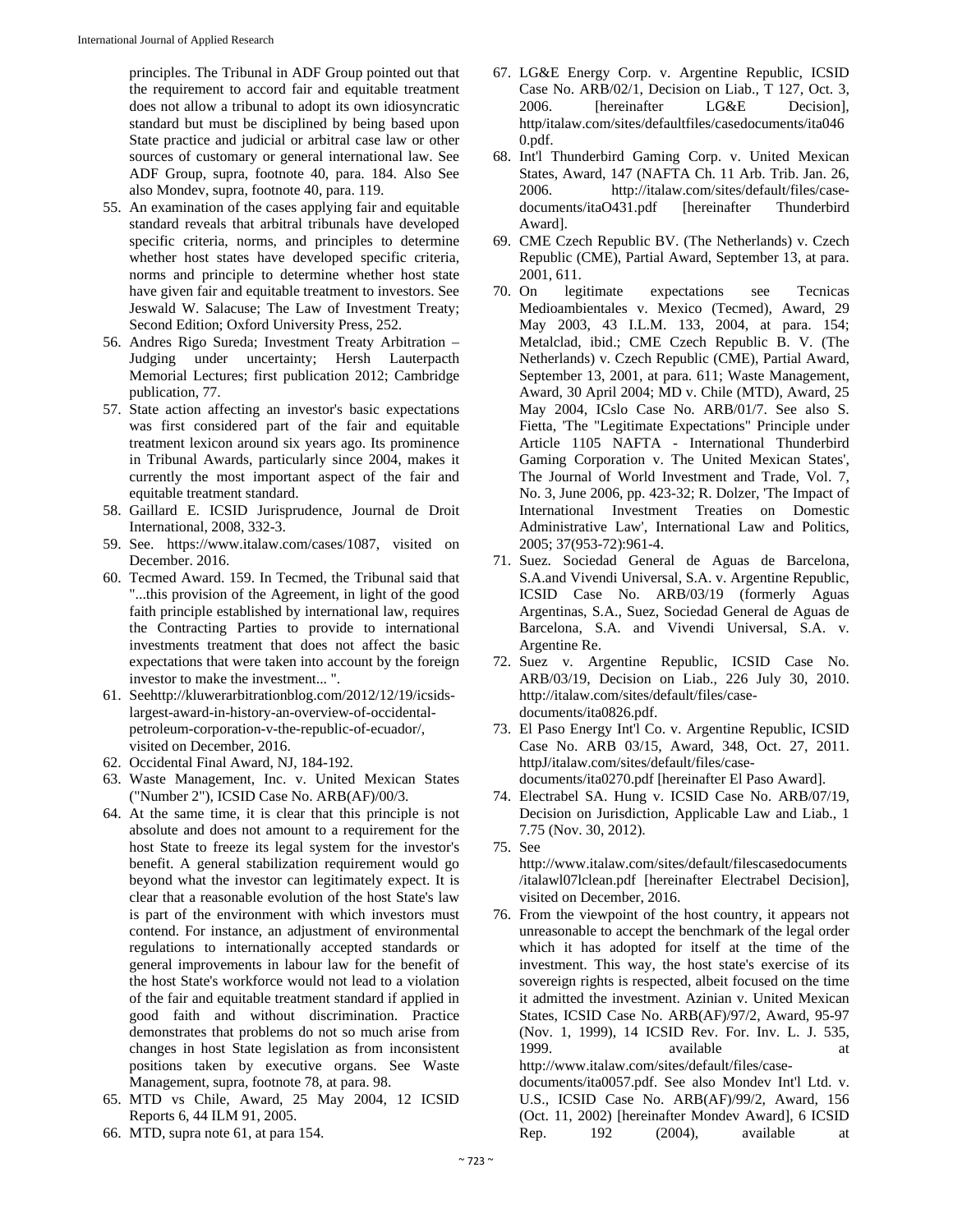http://italaw.com/sites/default/files/casedocuments/ital0 76.pdf; Feldman v. United Mexican States, ICSID Case No. ARB(AF)/99/1, Award, \$ 128 (Dec. 16 2002), 7 ICSID Rep. 341 (2005), available at http://www.italaw.com/sites/default/files/casedocuments/ita03l9.pdf; LG&E Decision, supra note 26, \$ 130; Enron Corp. v. Argentine Republic, ICSID Case No. ARB/01/3, Award, 262 (May 22, 2007), http://www.italaw.com/sites/default/files/casedocuments/ita0293.pdf [hereinafter Enron Award]; BG Group Plc. v. Republic of Arg., Final Award, TT 297- 298 (UNCITRAL Arb. Trib. Dec. 24, 2007), http://www.italaw.com/sites/default/files/casedocuments/ita0081.pdf [hereinafter BG Final Award]; Duke Energy Electroquil v. Republic of Ecuador, ICSID Case No. ARB/04/19, Award, TT 340, 365 (Aug. 18, 2008), http://italaw.com/sites/default/files/casedocuments/ita02 56.pdf [hereinafter Duke Award]; Jan de Nul N.V. v. Arab Republic of Egypt, ICSID Case No. ARB/04113, Award, 1 265 (Nov. 6, 2008), http://italaw.com/sites/default/files/casedocuments/ita04 40.pdf, Bayindir Insaat Turizm Ticaret Ve Sanayi A.S. v. Islamic Republic of Pak., ICSID Case No. ARB/03129, Award, 190-191 (Aug. 27, 2009), http://www.italaw.com/sites/default/files/casedocuments/ita0075.pdf, EDF (Services) Ltd. v. Rom., ICSID Case No. ARB/05/13, Award, 219 (Oct. 8, 2009), http://www.italaw.com/sites/default/files/casedocuments/ita0267.pdf; AES Summit Generation Ltd. v. Republic of Hung., ICSID Case No. ARB/07/22, Award, 1 9.3.8-9.3.18 (Sept. 23, 2010), http:/italaw.com/sites/default/files/casedocuments/itaOO14\_0.pdf; Frontier Petroleum Services

Ltd. v. Czech Republic, Final Award, TT 287, 468 (UNCITRAL Arb. Trib. Nov. 12, 2010), http//italaw.coni/sites/defaultifiles/case-

documentsita342.pdff and National Grid Award, supra note 28. Specifically on the relationship with the right to regulate, see PSEG Award, supra note 1, 1 255. ('While noting that no investor 'may reasonably expect that the circumstances prevailing at the time the investment is made remain totally unchanged,' the Tribunal in Saluka held that the investor can still expect that the conduct of the host State subsequent to the investment will be fair and equitable as the investor's decision to invest is based on 'an assessment of the state of the law and the totality of the business environment at the time of the investment."'). See also Saluka Partial Award, supra note 1, 1 301.

- 77. For the purpose of determining where the limit of the State's international responsibility lies in respect of the standard of fair and equitable treatment it is necessary to review the cases from the perspective of what is expected from the investor in terms of risk assumption and due diligence, in order for it to be able to seek the protection of an investment treaty. On due diligence, see F.Lozano Contreareas, La nocion de diligencia debida en derechointernational public (Barcelona, Atlier, 2007.
- 78. Nick Gallus, The Fair and Equitable Treatment Standard; Cambridge University Press; Pg 234. Also see Bayinder Para 192. The Tribunal said; A second question concerns the circumstances that the Tribunal

must take into account in analyzing the reasonableness or legitimacy of Bayinder's expectations at the time of the revival of contract. In so doing it find guidance in prior decisions including Saluka, Generation Ukraine and Duke energy which relied on all circumstances including political, economical, cultural and historical conditions prevailing in the host state.

- 79. International Thunderbird Gaming Corporation vs Mexico, UNCITRAL (NAFTA), Award, 26 January, 2006. Separate opinion of Walde, para.4, available at : http://ita.law.uvic.ca/.
- 80. OECD. 'Public Sector Transparency and the International Investor' (OECD Publishing 2003) 23.
- 81. Zoellner CS. Transparency: An analysis of an Evolving Fundamental Principle of International Economic Law' (2oo6) 27 MJIL, 569.
- 82. Held D. 'Democracy and the global order: From modern state to cosmopolitan governance' Polity, 1995; 6:12.
- 83. 105 Kim PS, Others. Towards Participatory and Transparent Governance: Report on the Sixth Global Forum on Reinventing Government' Pub. Admin. Rev. 2005; 65(6):646-649.
- 84. UNCTAD, International Investment Instruments: A Compendium. 2001; IV:72.
- 85. Rudolf Dolzer, Christhoph Schreuer, Principles of International Investment Law, second edition, oxford university press, para 2012, 133-4.
- 86. See Tecnicas Medioambientales v. Mexico (Tecmed), Award, 29 May 2003, 43 I.L.M. 133, at para. 2004, 154.
- 87. See eg Pope and Talbot, para 177-79, visited at https://www.italaw.com/cases/863, visited on 12-04, 2016.
- 88. See eg Metaclad v. Mexico ICSID Case No. ARB (AF)/97/1 (NAFTA) 3 April, para, 76-88.
- 89. <sup>1</sup> Siemens vs Argentina, Decision on Jurisdiction, 3 August 2004, 44 ILM 138 (2005), Award, 6 February 2007.
- 90. MTD vs Chile, Award, 25 May 2004, 12 ICSID Reports 6, 44ILM 91, para, 2005, 163.
- 91. Saluka vs. Czech Republic, Swiss Federal Tribunal Decision, 7 September, 2006, 114.
- 92. PSEG Global vs Turkey, award, 19 January, para, 2007, 174.
- 93. Maffezini v. Kingdom of Spain, ICSID Case No. ARB/g7/7, Award (Nov. 13, 2000), 5 ICSID Rep. 419, para, 2002, 83.
- 94. Parkerings-Compagniet v. Lithuania ICSID Case No. ARB/o5/8, para 331.
- 95. Champion Trading v Egypt ICSID Case No. ARB/o2/9 - Decision on Jurisdiction, 21 October 2003, para 164.
- 96. UNCTAD International Investment Instruments: A Compendium, 2001; IV:72.
- 97. Graham Mayeda. Playing Fair: The Meaning of Fair and Equitable Treatment in Bilateral Investment Treaties' 41 Joumal of World Trade 2, 273-91, 286. The author contends that it seems clear that [transparency] is not a recognized principle of customary international law, 2007.
- 98. A Newcombe and L Paradell, Law and Practice of Investment Treaties: Standards of Treatment (Kluwer Law International, 2009, 291-94.
- 99. Metaclad v. Mexico ICSID Case No. ARB (AF)/97/1 (NAFTA) 3 April, para 76. The tribunal stated that the